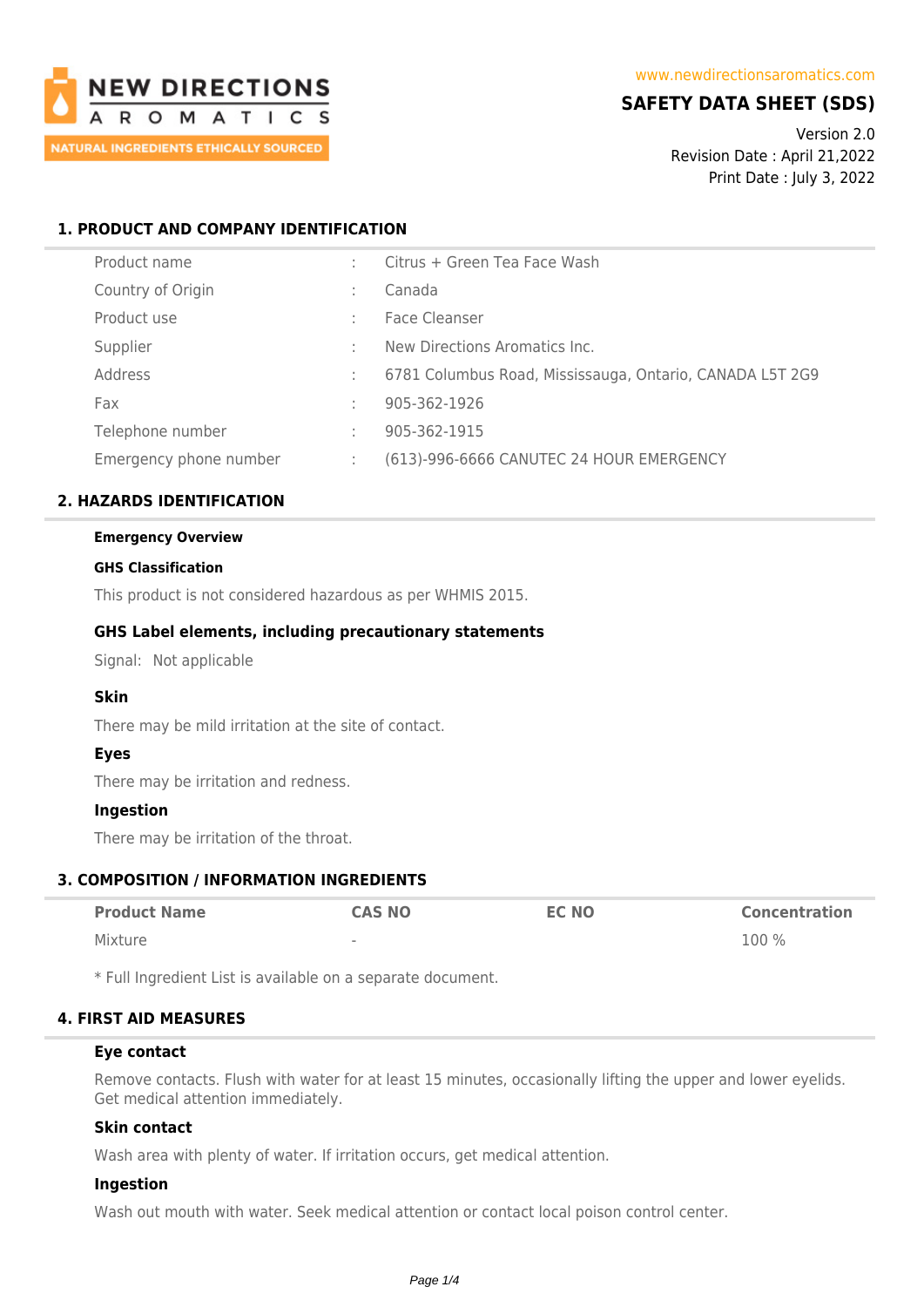# **5. FIRE FIGHTING MEASURES**

# **Suitable extinguishing media**

Suitable extinguishing media for the surrounding fire should be used. Use water spray to cool containers.

## **Special protective equipment and precautions for fire-fighters**

Wear proper protective equipment. Exercise caution when fighting any chemical fire. Use water spray or fog for cooling exposed containers.

## **Special hazards arising from the substance or its combustible products**

Hazardous decomposition products may be formed at extreme heat or if burned.

### **Resulting gases**

Carbon oxides.

# **6. ACCIDENTAL RELEASE MEASURES**

# **Personal precautions, protective equipment and emergency procedures.**

Equip clean crew with proper protection. Respiratory protection equipment may be necessary.

### **Environmental precautions**

Prevent entry to sewers and public waters. Notify authorities if product enters sewers or public waters.

### **Methods and materials for containment and cleaning up**

Clean up any spills as soon as possible, using an absorbent material to collect it. Use suitable disposal containers.

# **7. HANDLING AND STORAGE**

## **Precautions for safe handling**

Ensure there is sufficient ventilation of the area.

# **Conditions for safe storage, including any incompatibilities**

Store in a cool, well ventilated area. Keep container tightly closed.

# **8. EXPOSURE CONTROLS AND PERSONAL PROTECTION**

### **Eyes**

Use tightly sealed goggles. Ensure eye bath is readily available.

### **Skin**

If skin contact or contamination of clothing is likely, protective clothing should be worn. Use protective gloves.

### **Respiratory**

In case of insufficient ventilation, wear suitable respiratory equipment.

## **Ingestion**

Not for ingestion.

# **9. PHYSICAL AND CHEMICAL PROPERTIES**

| Appearance | Light Greenish Yellow Clear Liquid. |
|------------|-------------------------------------|
| Odor       | : Characteristic odor.              |
| pH         | $\pm 5.0 - 6.0$                     |

# **10. STABILITY AND REACTIVITY**

### **Reactivity**

Stable under recommended transport or storage conditions.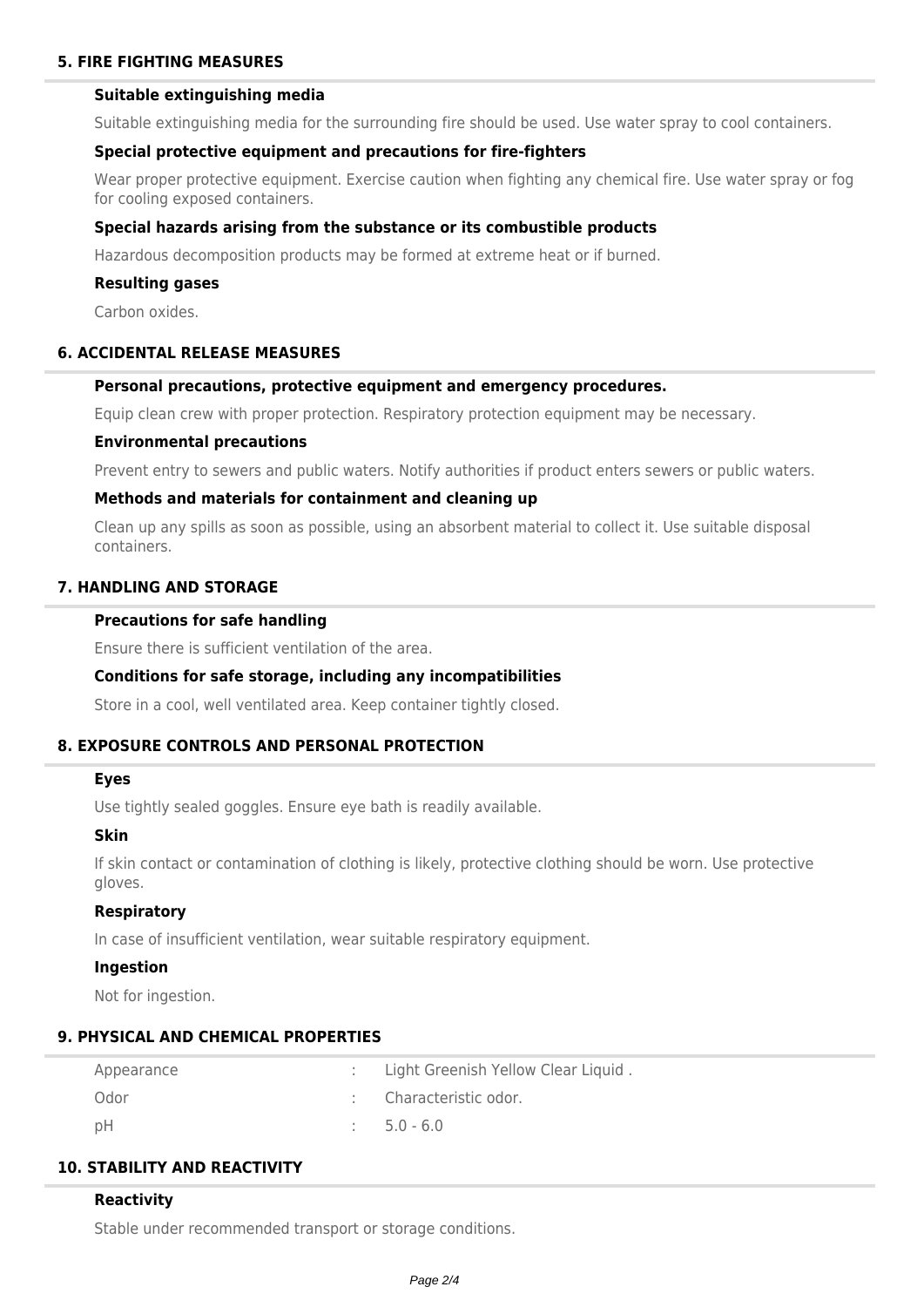# **Chemical stability**

Stable under normal conditions.

# **Possibility of hazardous reactions**

Hazardous reactions will not occur under normal transport or storage conditions. Decomposition may occur on exposure to conditions or materials listed below.

## **Conditions to avoid**

Avoid sparks, flame and other heat sources.

### **Incompatible materials**

Strong oxidizing agents. Strong acids.

# **Hazardous decomposition products**

Carbon Oxides.

# **11. TOXICOLOGICAL INFORMATION**

### **Acute toxicity**

Not available.

# **Reproductive toxicity**

No adverse effects on reproduction are known.

### **Skin contact**

Adverse skin effects should be prevented by normal care and personal hygiene.

### **Eye contact**

Possible irritation should be prevented by wearing safety glasses.

# **12. ECOLOGICAL INFORMATION**

### **Ecotoxicity**

No data available.

### **Persistence and degradability**

No data available.

### **Bio - accumulative potential**

No data available.

### **Mobility in soil**

No data available.

### **Other adverse effects**

No data available.

# **13. DISPOSAL CONSIDERATION**

Dispose of product in accordance with local, state or provincial and federal regulations. Check with local municipal authority to ensure compliance.

# **14. TRANSPORT INFORMATION**

# **US DOT Shipping Description (Land)**

Not regulated.

# **IMO-IMDG Shipping Description (Sea)**

Not regulated.

# **IATA Shipping Description (Air)**

Not regulated.